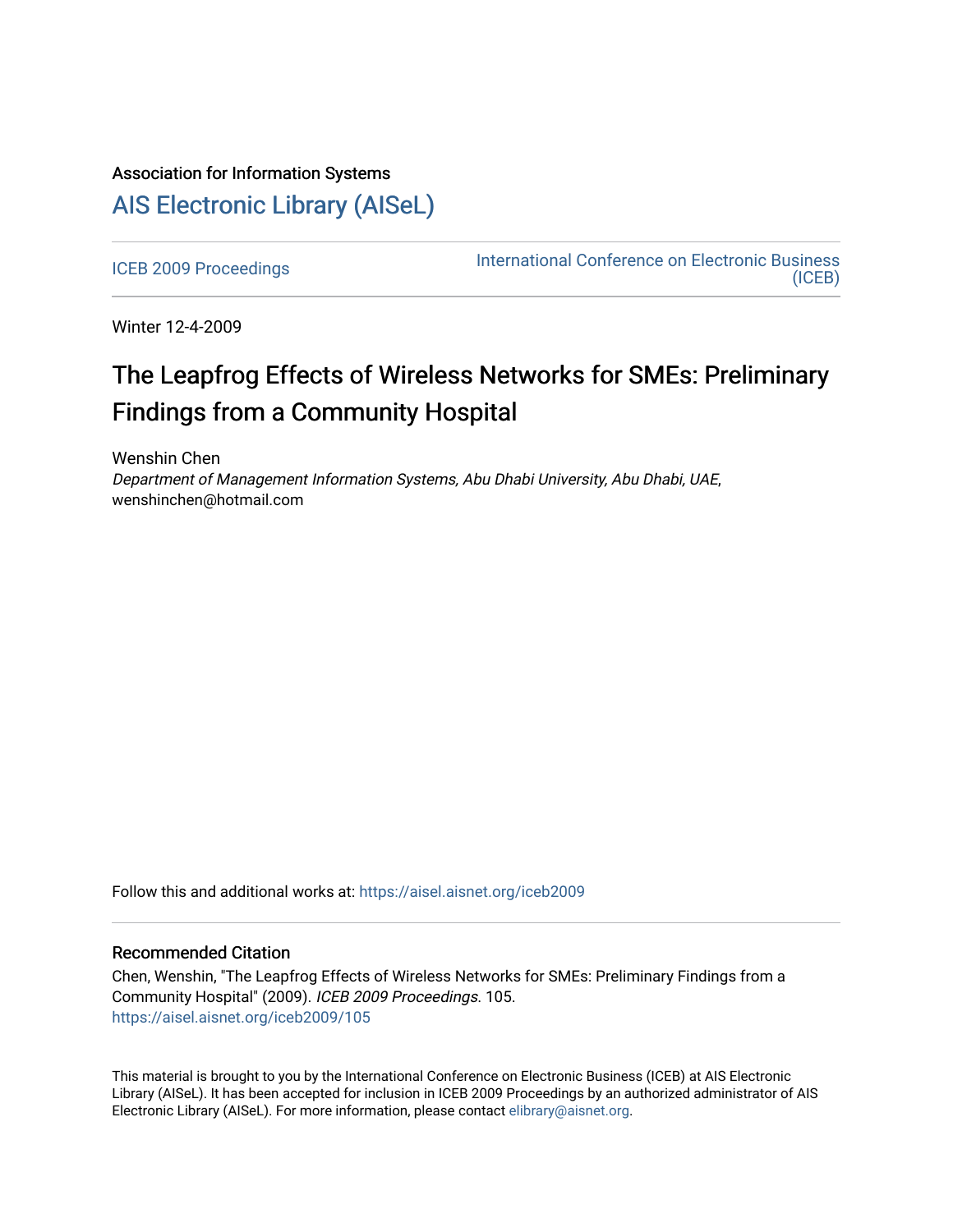## **THE LEAPFROG EFFECTS OF WIRELESS NETWORKS FOR SMES: PRELIMINARY FINDINGS FROM A COMMUNITY HOSPITAL**

Wenshin Chen Department of Management Information Systems Abu Dhabi University, Abu Dhabi, UAE wenshinchen@hotmail.com

### Abstract

This article briefly summarizes a case study that investigates how wireless networks renovate a community hospital's competitive operations. Due to limited resources, this small community hospital failed to follow specific implementation patterns that most large or more advanced hospitals experienced. Consequently, older versions of wireless networks have never been implemented in this hospital. Interestingly, as technology capabilities of wireless networks continued to emerge in the industry, certain leapfrog effects of these emerging wireless technologies helped this hospital to surpass many of its larger competitors who continued to operate on older versions of wireless networks and relevant technologies. This community hospital's experiences thus provided insightful lessons for other SMEs that are facing constant technological changes in their respective fields.

**Keywords:** wireless network, leapfrog, SMEs, case study, hospital

### **Executive Summary**

Wireless network and relevant mobile technologies have rapidly changed the business world and society [1-3]. Research community has also paid growing attention to this rapidly moving technology [4-6]. A variety of issues such as security [7, 8], network service provision [6], campus deployment of wireless LAN [7], and strategic positioning [9] have been widely discussed as well. Nevertheless, little attention is paid to some specific aspect—leapfrog effects—of wireless networks that might be of SMEs' (small and medium enterprises) particular interests.

The leapfrog effects derive its analogy from a game "in which one player bends down and is vaulted over by another player" (Merriam-Webster Dictionary). It implies that one organization leaps forward and surpasses the other without following certain orders or procedures that are normally expected. In the emerging technology environment, leapfrog effects have been known to provide evolutionary results to organizations or individuals [10, 11]. For instance, the lack of technology infrastructure allows some poor nations to

implement advanced technologies without carrying out previous infrastructural or technological requirements [12]. This situation often occurs when the development of emerging technologies creates rapidly changing features all the time and thus imposes substantial pressure on decision makers and organizations, particularly those that lack of resources.

Facing the exponential growth of wireless networks and relevant technologies in recent years, SMEs, lacking resources in comparison to larger organizations, inevitably experience such situation. Since 1999, wireless networks have quickly evolved into several standards including 802.11b, 802.11a, 802.11g, and the emerging 802.11n (standards.ieee.org). The industry apparently observed a newer and more capable network standard nearly every other year. Under such rapidly developing technology environment, it has become increasingly difficult for smaller organizations to evaluate and implement specific wireless network technology that best suits their needs. In other words, before smaller organizations completely grasp the features of technological capability, newer devices or services might have already appeared in the market. How SMEs survive or even compete in such a constantly developing environment offers an intriguing question for research investigation.

My research investigation is based on the case study methodology, which aims to provide an in-depth understanding of participant organizations' experiences of wireless networks. Case study research is commonly recognized as a suitable methodology when the research purpose seeks a deep understanding of situations within single settings similar to my case investigation [13, 14].

The participant organization reported here is often considered as a small community hospital that was merged into one of the largest hospital chains in the U.S. in the late 1990s. Primary data collection was derived from semi-structured interviews with fifteen individuals including IT staff, physicians, nursing, and administrators. All interviews were digitally recorded and transcribed, which resulted in 134 single-spaced pages of textual data, which provided some preliminary findings of how leapfrog effects change this